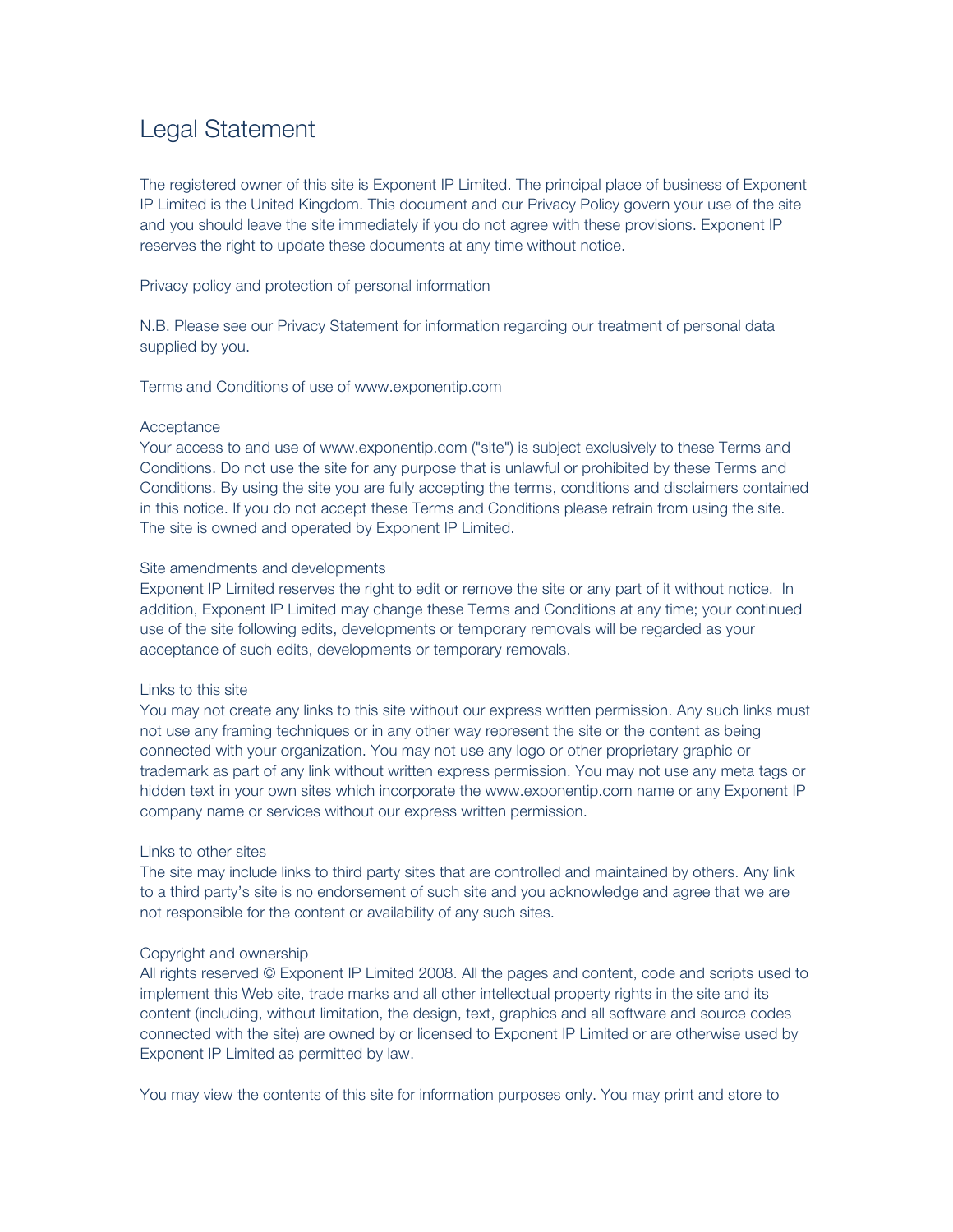your hard disk one copy of the contents. All other copying, adaptation, reproduction and any redistribution of any information on this server (whether internally to your organization or externally, and whether for commercial use or not) is prohibited.

You may not copy, modify, upload, download, transmit, re-publish, display for redistribution to third parties for commercial purposes or otherwise redistribute any code or content from the site without the prior written agreement of Exponent IP Limited.

Information, products, processes and technologies described on this site may be subject to other intellectual property rights. These rights are reserved by Exponent IP Limited or other owner thereof.

## Disclaimer and Limitation of Liability

The information on this site is of a general nature only and does not address particular circumstances or requirements, it does not constitute legal or other advice and should not be relied upon in making or refraining from making, any decision. It is provided on an 'as is' and 'as available' basis without any warranty, condition or representation of any kind, whether express or implied. Exponent IP does not assume any liability or responsibility for the accuracy, completeness or usefulness of the information disclosed or accessed through this site and does not accept liability for any loss which may arise from use of information contained on the site. Suitable professional advice should always be taken in relation to any particular circumstances.

To the extent permitted by law, Exponent IP will in no event be liable for any indirect, special or consequential loss (including without limitation loss of business, opportunity, data, profits) arising out of or in any way relating to the use or performance or the use or misuse of the information accessed through this site.

#### Indemnity

You agree to indemnify and hold Exponent IP Limited and its employees and agents harmless from and innocent against all liabilities, legal fees, damages, losses, costs and other expenses in relation to any claims or actions brought against Exponent IP Limited arising out of any breach by you of these Terms and Conditions or other liabilities arising out of your use of this site.

### **Severance**

If any of these Terms and Conditions should be determined to be invalid, illegal or unenforceable for any reason by any court of competent jurisdiction then such Term or Condition shall be severed and the remaining Terms and Conditions shall survive and remain in full force and effect and continue to be binding and enforceable.

#### Site information

Information on this site may not be accurate or current. Exponent IP may change any information on this site at any time without notice.

#### Third Party Information

Exponent IP asks that no unsolicited proprietary or other confidential information be sent to it. Any such information will be deemed to be non-confidential.

Exponent IP's responsibilities regarding its products and services are governed solely by the agreements under which they are supplied.